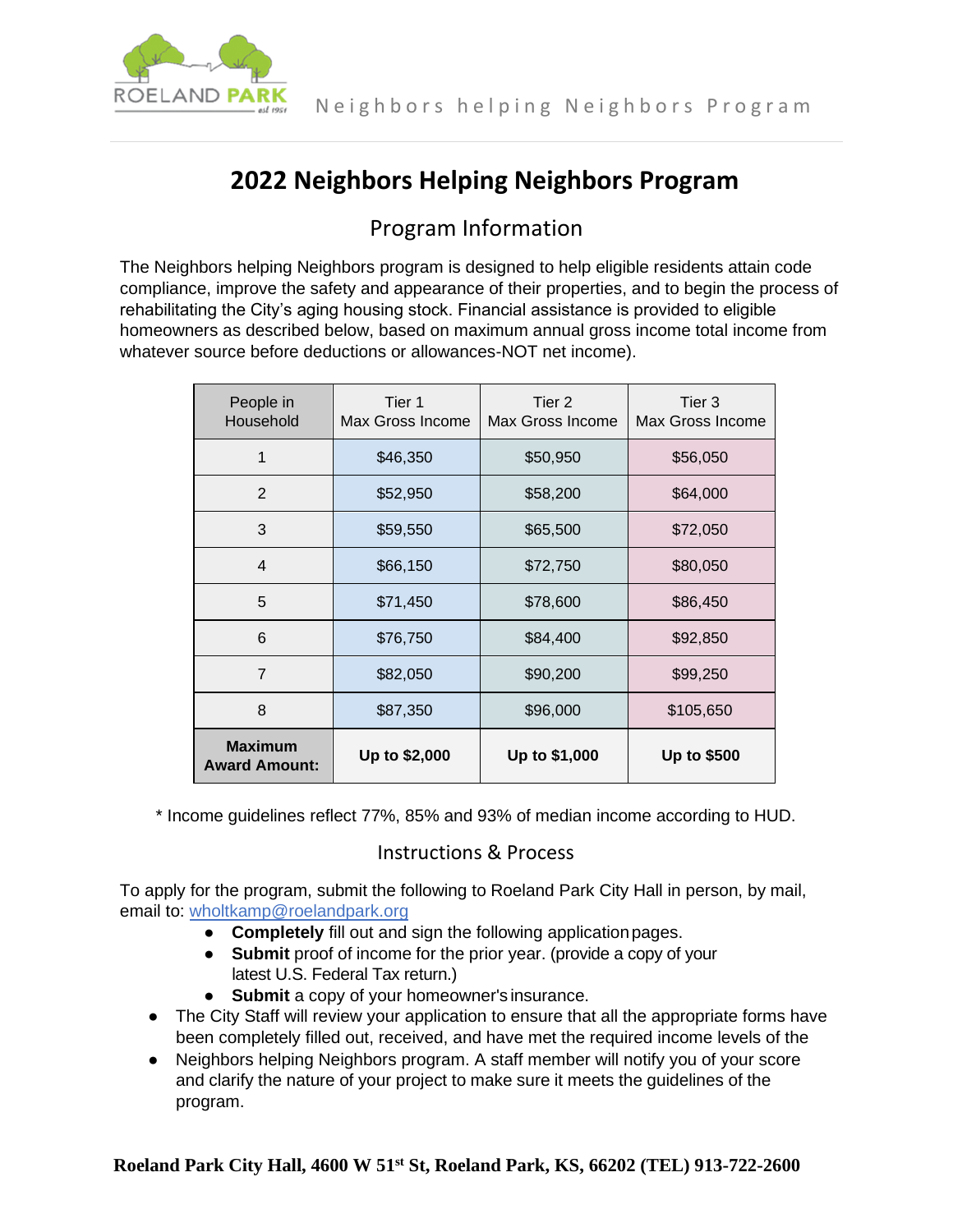

- A letter will be sent confirming the acceptance of your application and project. Upon acceptance, further information will be given to you and three (3) bids will need to be obtained from permitted contractors. The contractor is required to be registered with Johnson County contractors licensing if applicable and have a City of Roeland Park business license. A vendors list may be provided to you for assistance.
- Once a bid has been reviewed, agreed upon, and the contractor has submitted all the forms, the City and contractor will have a signed agreement for the work to be completed.
- After the work has been satisfactorily completed, the contractor will be paid the agreed amount and any remaining funds not used will be released back to Neighbors helping Neighbors program for other eligible projects.

### Eligible Projects

### **Qualified Repairs**

- Removal of dilapidated small structures, wood piles, yard waste piles, overgrown brush/weeds, fencing, etc
- Repair or replacement of damaged shutters, wood-siding shingles, guttering, and window seals
- Improvements and modifications to aid physically disabled persons, e.g. ramps, handrails
- Exterior painting, minor repair of windows, storm doors, and garage doors
- Repair of fascias and soffits
- Driveway and sidewalk repair/replacement
- Removal/trimming for dead or diseased trees
- Other repairs/City code violations based on need and funds available

### **Ineligible Repairs**

- New construction, expansion or remodeling
- Any interior improvements
- General house cleaning or seasonal yard maintenance or landscaping
- Foundation repair
- Roof replacement or repair
- Sewer line repair or replacement
- Septic tank repair or replacement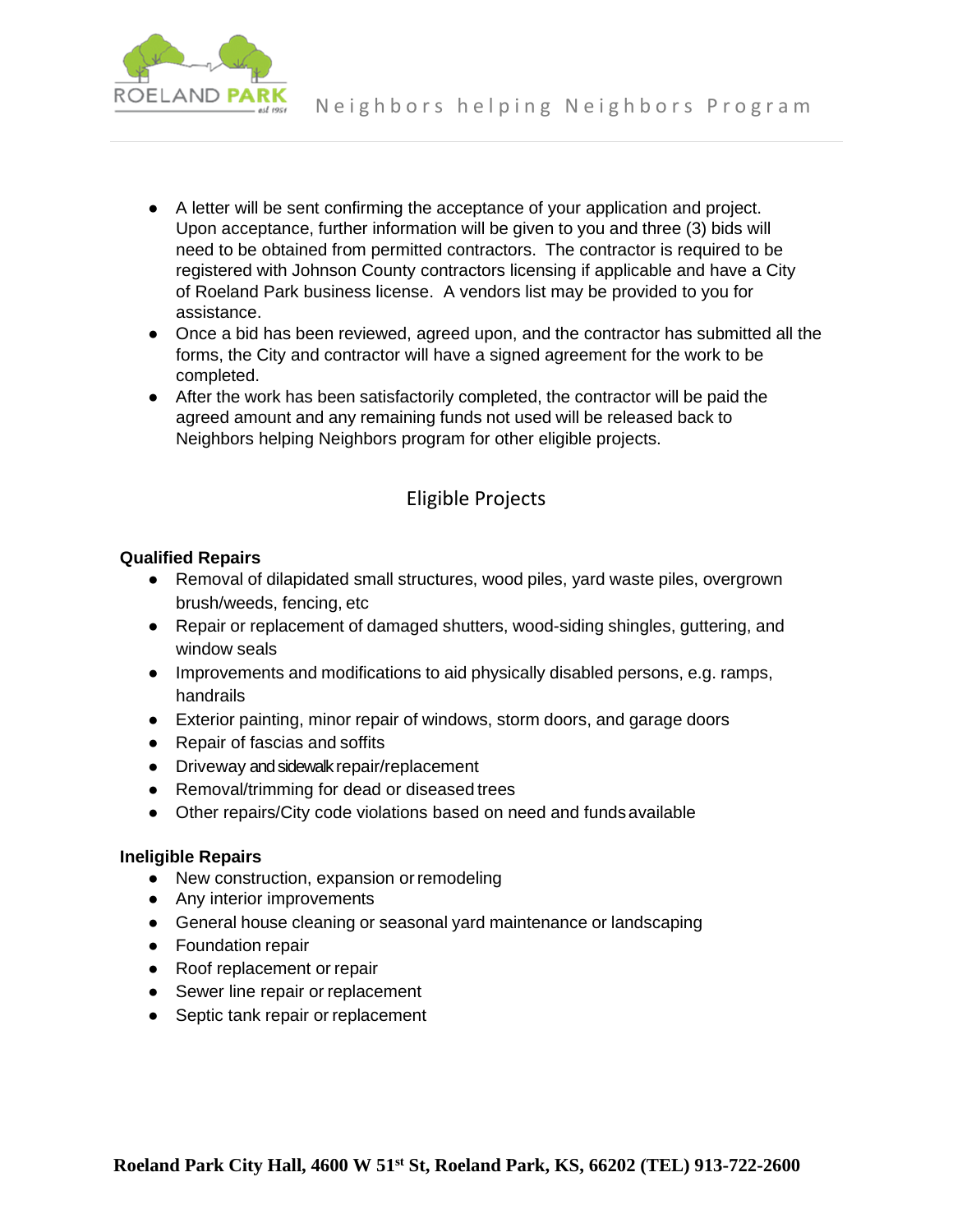

### Scoring

Applications will be scored according to five criteria:

- Is the project related to a code enforcement case? (2points)
- Is the applicant in the Tier 1 income bracket? (2 points)
- Is the applicant in the Tier 2 income bracket? (1 point)
- Is the applicant eligible for Medicare or Social Security? (age or disability) (2 points)

Applications which score 4 points or more will be processed immediately. Applications with a score of 3 or below will be held until September 1st, and processed if funds are available. Applications with delinquent tax on the property will notqualify.

### Application Sheet

| Email: |
|--------|
|        |
|        |

#### **Annual Gross Income:**

| Source: | Amount: |
|---------|---------|
|         |         |
|         |         |
|         |         |
| Total:  |         |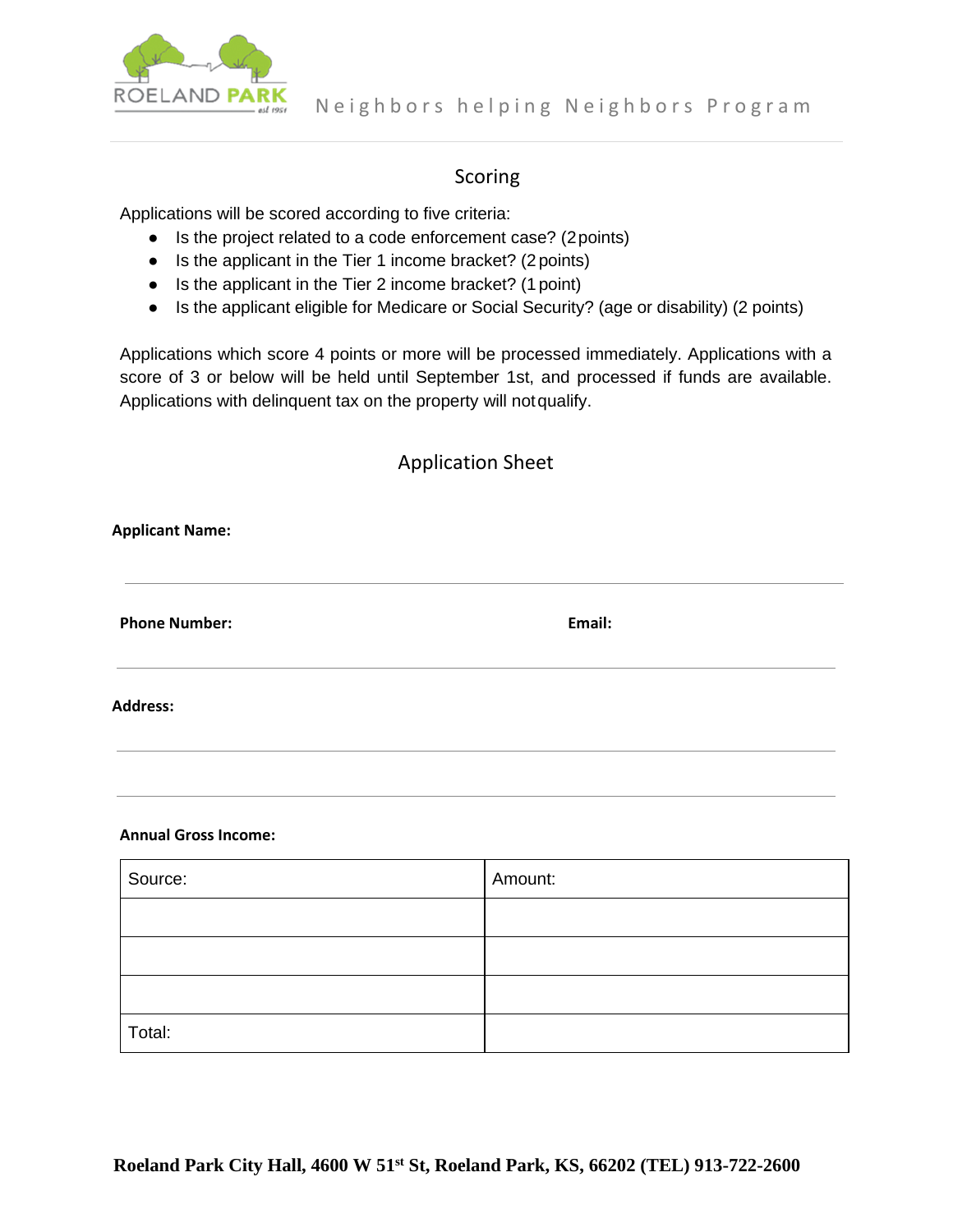

#### **Please Answer the Following:**

| Number of Members in Your Household:                                         |  |
|------------------------------------------------------------------------------|--|
| Your Age:                                                                    |  |
| Are you currently receiving Social Security for age or disability?           |  |
| Are you filing this application to help resolve a code enforcement<br>issue? |  |
| How long have you lived at the residence above?                              |  |
| Have you applied for or been granted City assistance before?<br>When?        |  |

#### **Please Indicate the Type of Project:**

| Minor home maintenance (e.g. exterior painting, wood repair,<br>$etc.$ ) |  |
|--------------------------------------------------------------------------|--|
| Tree Trimming                                                            |  |
| House Improvement (e.g. wheelchair ramp, window replacement)             |  |
| Other Infrastructure (e.g. driveway or sidewalk replacement)             |  |

#### **Other/Further Description:**

**Certification:** I (we), the undersigned, do hereby certify and affirm under penalty of perjury that the above information is true and correct to the best of my knowledge. I also certify that the home is owned by me (us), the applicant, and that I (we) occupy the home. Misrepresentation will disqualify the applicant and could require me (us) to reimburse the city for all or part of the expenses incurred. I (we) also agree to any necessary follow-up inspections by an authorized representative of the City of Roeland Park and if selected, I (we) agree to the terms of the Neighbors helping Neighbors program. The City of Roeland Park makes every effort to keep recipients names confidential. However, we are unable to guarantee confidentiality due to applicable open records requirements.

Applicant's Signature Date Date Applicant's Signature Date